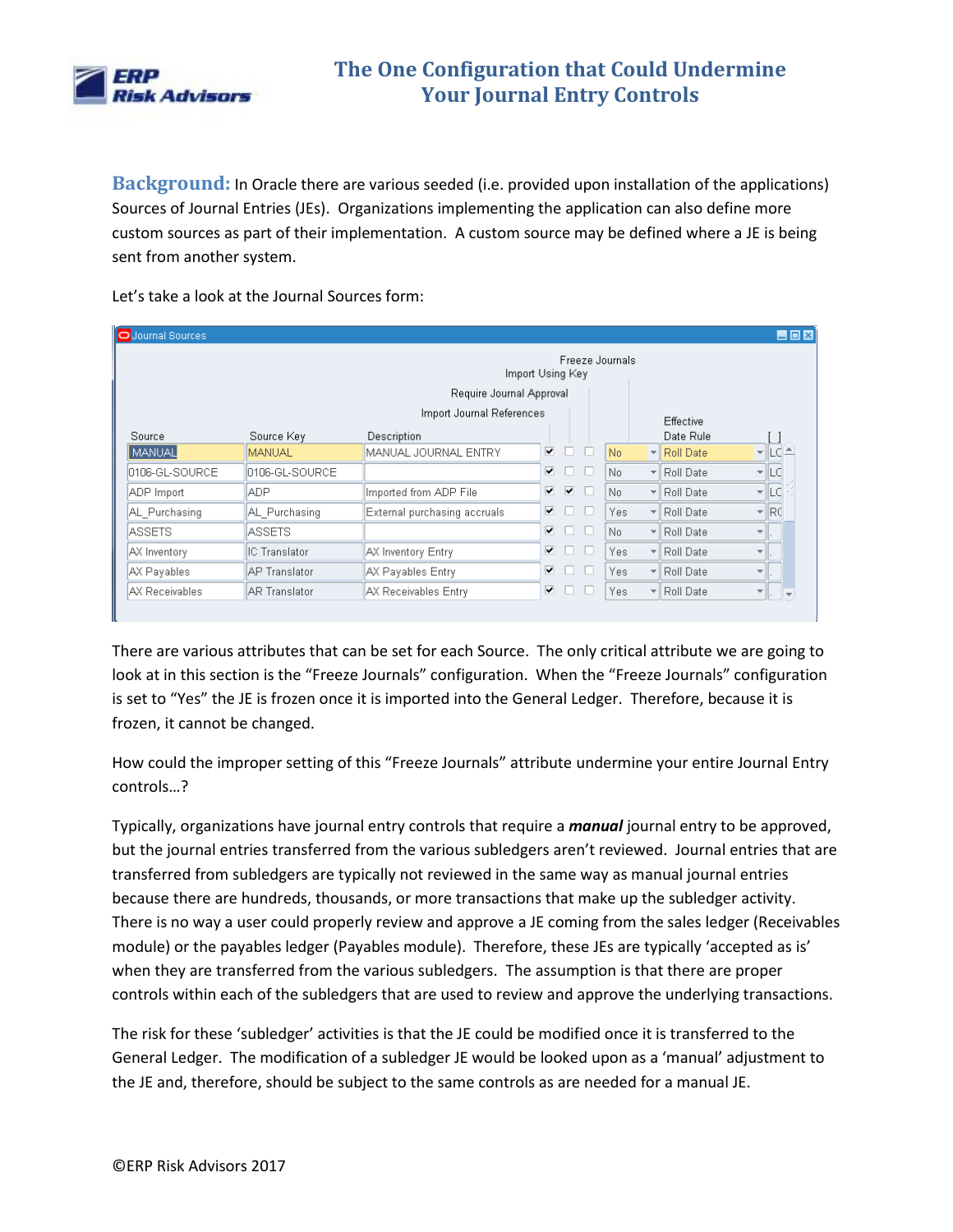

Auditors should run a query to identify how the Sources are configured as part of their testing of manual JE controls. There are two risks to consider in the context of the Journal Sources configuration:

- 1. A Source has the setting "Freeze Journals" set to "No" as of the point in time the query is run
- 2. A Source has had the setting changes to allow the JE to be modified at any point during the period under audit.

Putting my auditor hat on… I'd first need to understand the expectations of each source. For the 'seeded' sources related to manual JEs such as Manual and Spreadsheet, I'd expect the Freeze Journals to be 'N'. For the seeded sources related to subledger JEs (Assets, Cash Management, Cost Management, Payables, Receivables, Inventory, Marketing, Payroll), I expect the Freeze Journals to be 'Y'. Note that some sources (Recurring, Eliminations, and Allocations as examples) that are formula driven, the approval could be either at the point of the definition of the formula or the output of the generation process (i.e. the journal entry itself). The controls related to these Sources could vary from organization to organization.

For the custom sources the expectation could be either way. If the JE was to be reviewed as a manual JE, it should be set to 'N'. If the JE was not supposed to be modified because there is reliance on the controls within the source system, it should be set to 'Y'.

Use the query in Appendix A to identify which Sources have been used. For those used, ask the control owner related to the JE controls which sources are being reviewed as 'manual' JEs (and, therefore, the Freeze Journals setting could be 'N') and which sources should be frozen upon import (and therefore, the Freeze Journals setting must be 'Y').

For those sources that should NOT be modifiable once imported the Source must be set to 'Y' for the entire period under audit. From an audit perspective, you should review the setting as of the time the query is generated and also look at the created by and last updated by dates. If either field has a date within the audit period it means that one or more columns within that Source was changed or the row itself was added (or both). The 'row who' information (Created and Last Updated By fields) are changed when any of the columns within that row are changed. Therefore, the Last\_Update\_Date column could have been updated because of a change in the Description (benign), a change was made in the Journal Approval Required field (relevant if you are using Journal Approval Workflow), or a change was made in the "Freeze Journals" field.

By default, Oracle does not have the detailed history available to identify which of the columns was added / changed if the CREATION\_DATE or LAST\_UDPATE\_DATE field changed. Absent this complete, detailed audit trail, you cannot get comfort as to whether the Freeze Journals configuration was changed if a Source was created or updated during the audit period. Therefore, any additional testing you choose to do *cannot give you assurance* as to whether or not that configuration was changed. Therefore, it is reasonable to reject reliance on that configuration and assume that the Freeze Journals configuration was changed during the audit period. This would likely invalidate the reliance on the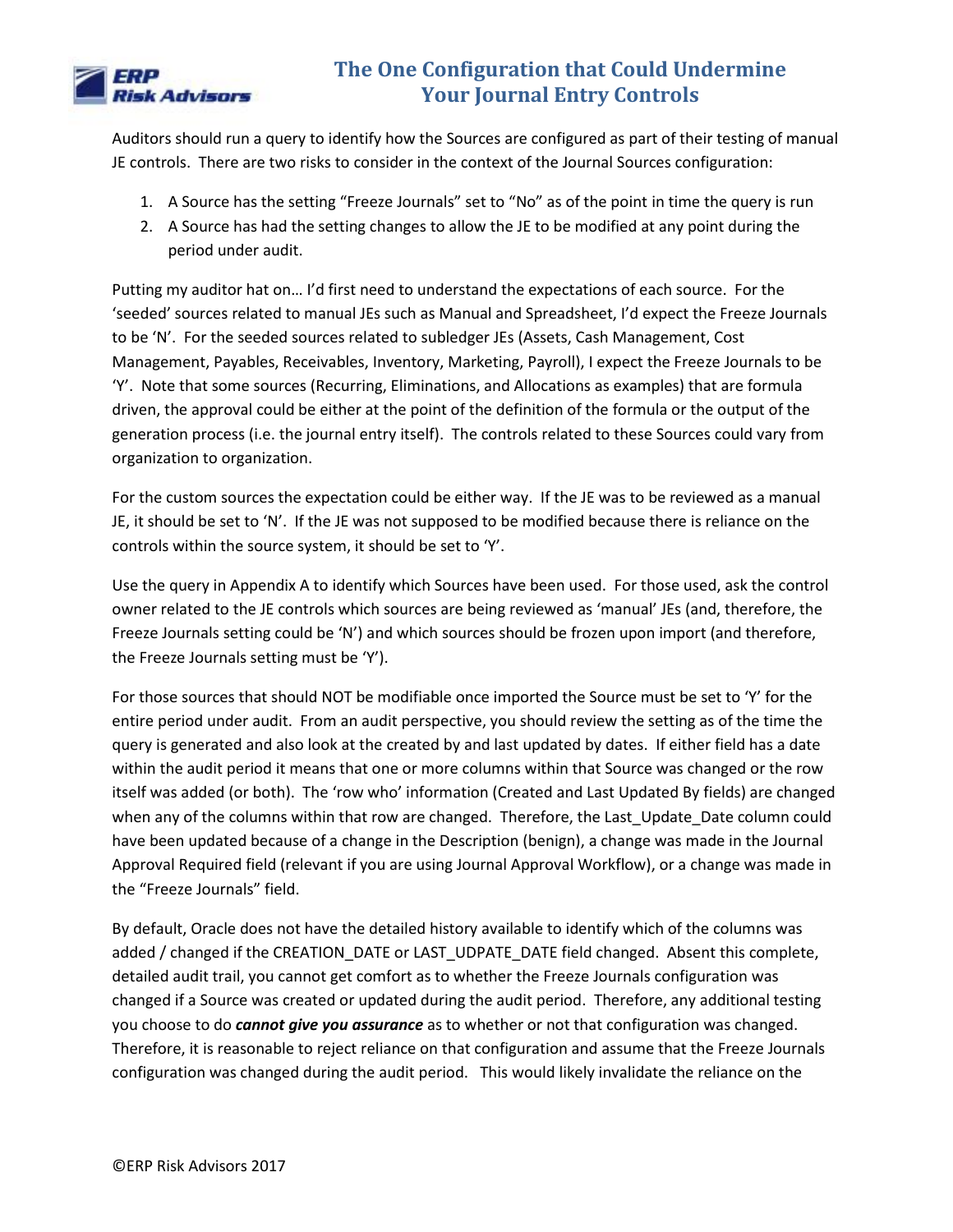

subledger journal entries since the JE could have been manually manipulated once the JE was imported into the General Ledger.

Additional Note:

The critical functions in question have a User Function Name of: Journal Sources (there are two Functions). The Function names are: GLXSTSRC and GLXSTSRC\_G. Auditors looking to identify which Responsibilities and Users have this ability to make changes to Journal Sources can run the query in Appendix A. Only those employees that are supervised and trained in the change management process should have access to these functions in Production. Another best practice is that the development of any changes to this configuration should be separate from the migration of the changes to the Production environment.

The complete list of all Journal Sources can be queried using the query in Appendix B.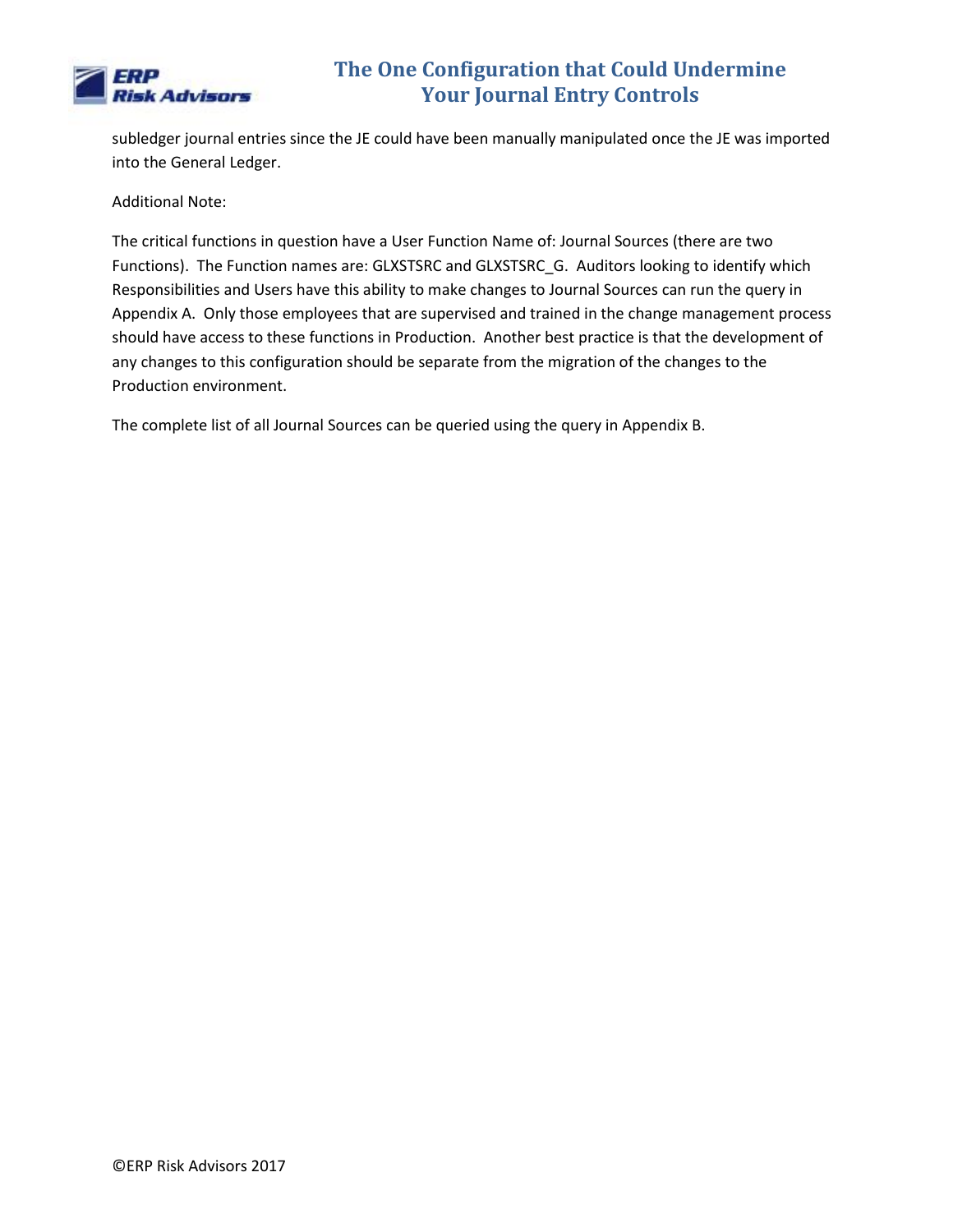

#### About ERP Risk Advisors

ERP Risk Advisors is a leading provider of Risk Advisory services for organizations using Oracle Applications. We provide consulting and training services related to compliance, security, risk management, and controls. We also assist organizations in implementing GRC-related software from industry-leading companies such as Oracle, CaoSys, Smart ERP Solutions, and MentiSoftware.

#### About Jeffrey T. Hare, CPA CISA CIA

Jeffrey Hare, CPA CIA CISA is the founder and CEO of ERP Risk Advisors. His extensive background includes public accounting (including Big 4 experience), industry, and Oracle Applications consulting experience. Jeffrey has been working in the Oracle Applications space since 1998 with implementation, upgrade, and support experience. Jeffrey is a Certified Public Accountant (CPA), a Certified Information Systems Auditor (CISA), and a Certified Internal Auditor (CIA). Jeffrey has worked in various countries including Austria, Australia, Brazil, Canada, Germany, Ireland, Mexico, Panama, Saudi Arabia, United Arab Emirates, and United Kingdom. Jeffrey is a graduate of Arizona State University and lives in northern Colorado with his wife and three daughters. You can reach him at jhare@erpra.net or (970) 324-1450.

Jeffrey's first solo book project "Oracle E-Business Suite Controls: Application Security Best Practices" was released in 2009. His second book project "Auditing Oracle E-Business Suite: Common Issues" was released in 2015. Jeffrey has written various white papers and other articles, some of which have been published by organizations such as ISACA, the ACFE, and the OAUG. Request these white papers here. Jeffrey is a contributing author for the book "Best Practices in Financial Risk Management" published in 2009.

LinkedIn: linkedin.com/in/jeffreythare Twitter: twitter.com/jeffreythare Blog: jeffreythare.blogspot.com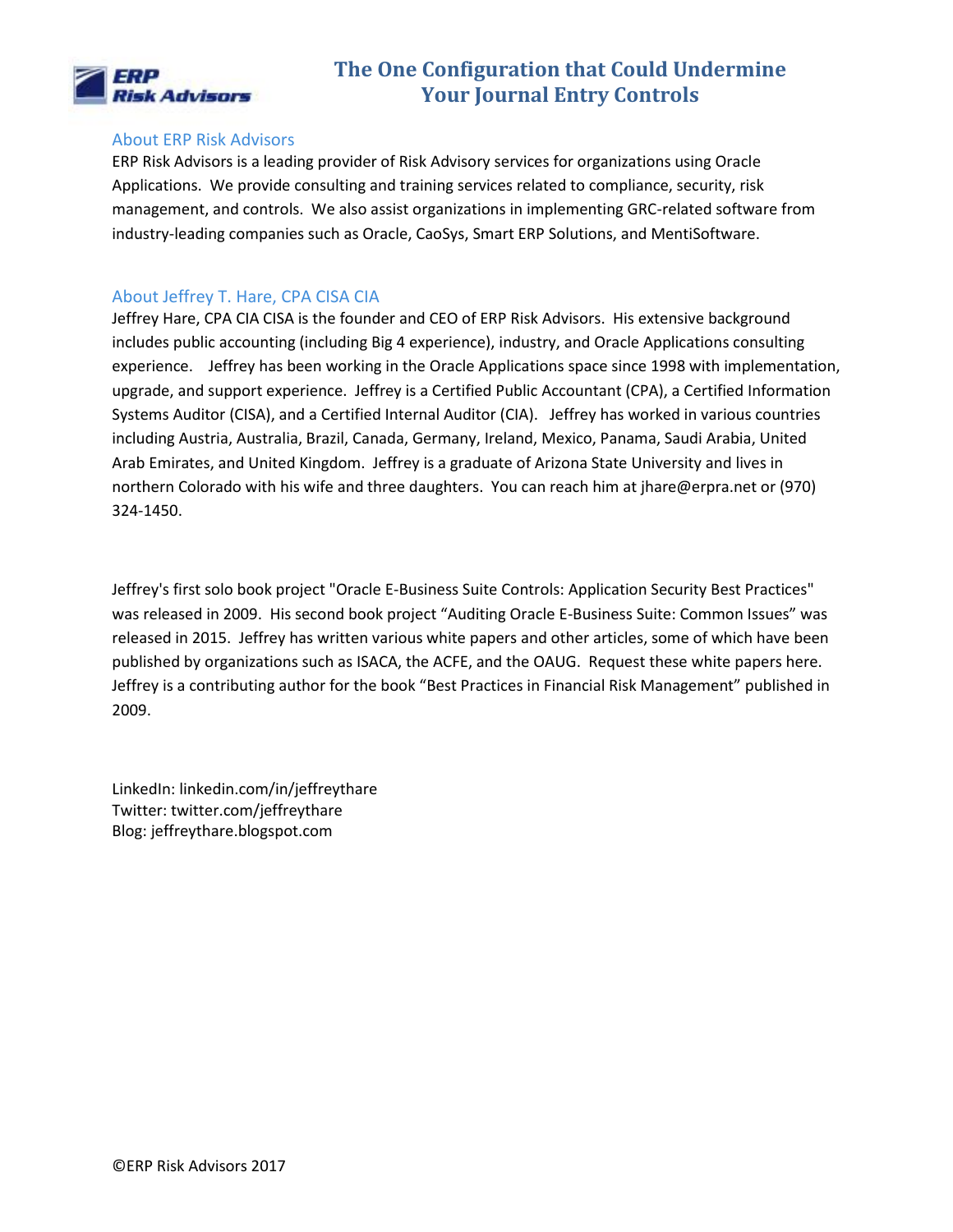

### **Appendix A – Query to pull the Sources that have been used**

-- Distinct sources SELECT DISTINCT je\_source\_name FROM gl\_je\_headers ORDER BY 1;

### **Appendix B – Query to pull the Journal Sources configuration**

|                                      | SELECT a. JE SOURCE NAME              | JE Source Name                 |  |  |  |  |  |  |
|--------------------------------------|---------------------------------------|--------------------------------|--|--|--|--|--|--|
|                                      | a.DESCRIPTION                         | Description                    |  |  |  |  |  |  |
| $\lambda$                            | a. USER_JE_SOURCE_NAME                | User JE Source Name            |  |  |  |  |  |  |
| $\lambda$                            | a. JOURNAL APPROVAL FLAG              | Journal Approval Required Flag |  |  |  |  |  |  |
| $\lambda$                            | a. OVERRIDE EDITS FLAG                | Freeze Journals Override       |  |  |  |  |  |  |
| $\lambda$                            | a.LAST UPDATE DATE Last Updated Date  |                                |  |  |  |  |  |  |
| $\lambda$                            | a.LAST UPDATED BY Last Updated By     |                                |  |  |  |  |  |  |
| $\overline{ }$                       | User Name Last Updated<br>b.User name |                                |  |  |  |  |  |  |
| $\lambda$                            | a.CREATION DATE Creation Date         |                                |  |  |  |  |  |  |
| $\lambda$                            | a.CREATED BY Created By               |                                |  |  |  |  |  |  |
|                                      | b2.user Name User Name Created        |                                |  |  |  |  |  |  |
| From GL JE SOURCES TL a              |                                       |                                |  |  |  |  |  |  |
|                                      | fnd user b                            |                                |  |  |  |  |  |  |
|                                      | fnd user b2                           |                                |  |  |  |  |  |  |
| Where a created $by = b$ user id     |                                       |                                |  |  |  |  |  |  |
| AND allast updated by $= b2$ user id |                                       |                                |  |  |  |  |  |  |

NOTE: Query result for column "OVERRIDE\_EDITS\_FLAG" - 'N' means No (journals are NOT frozen), 'Y' means Yes (journals are frozen)